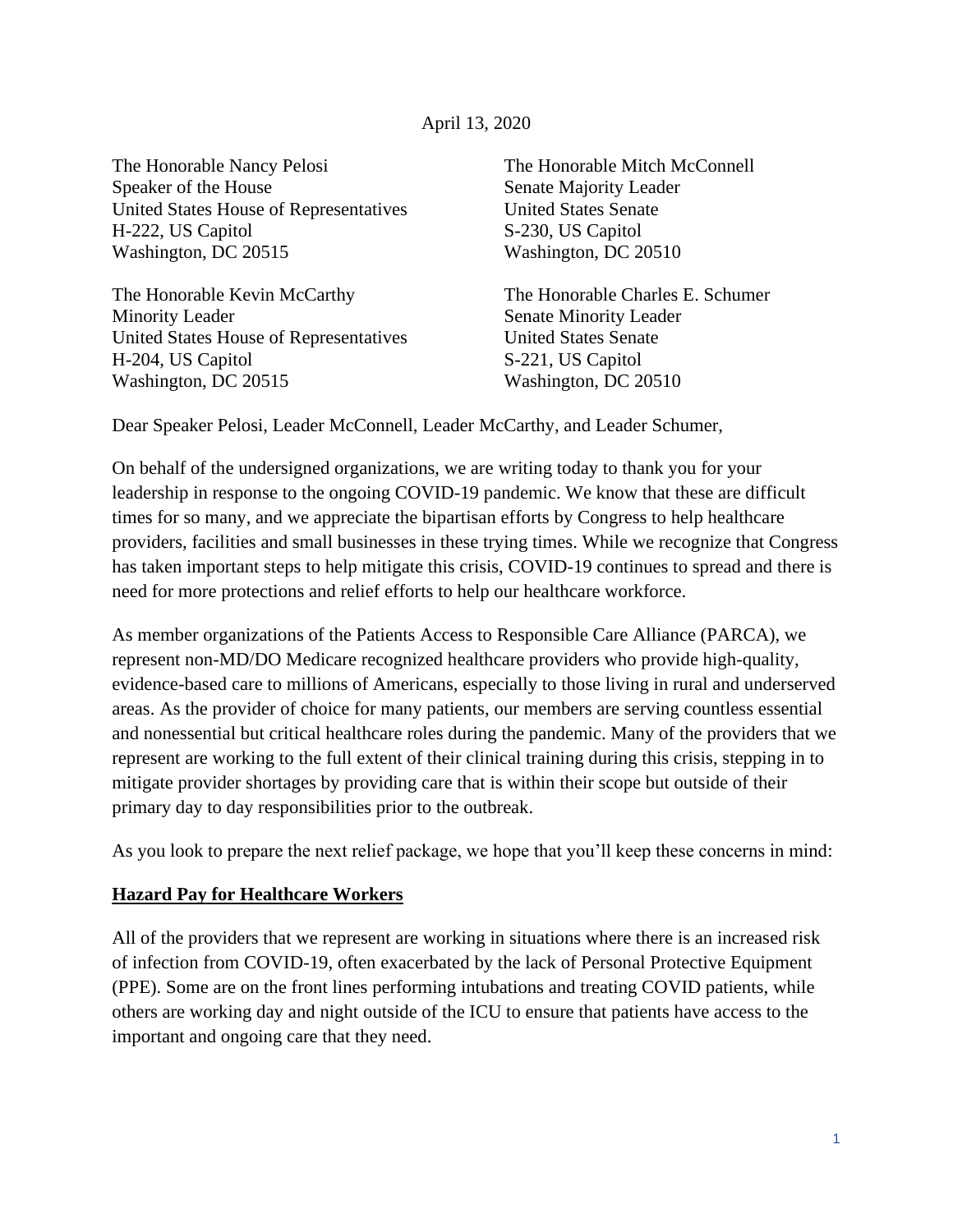We think that it's important, as Congress considers hazard pay measures to support our healthcare workforce, that these measures be inclusive of all types of healthcare providers. We stand united in our support for hazard pay that includes all providers, in all settings, as no one who works in the healthcare space is immune from the heightened threat of COVID infection.

Data has shown that healthcare and mental health workers are particularly susceptible to COVID-19<sup>1</sup>. As our providers work to continue care to as many people as they can, they are being asked to work longer hours, with greater exposure and a lack of available testing and PPE. We need to make sure that all healthcare providers are included in any hazard pay relief efforts and urge you to ensure that any package contains inclusive language.

## **Ensuring Access to Personal Protective Equipment, Testing, and Provider Safety**

Unfortunately, we continue to see a lack of Personal Protective Equipment available for providers, especially providers who are continuing to interact with patients outside of the ICU setting. With continued concerns about the National Strategic Stockpile, states and facilities still struggling with limited resources, and a backlog in the production of new PPE, we are calling on Congress and the Administration to use their full powers to secure additional PPE through all available avenues.

We believe it's important that the authorization within the Defense Production Act be utilized to its utmost extent to produce critical PPE and ventilators. With many locations expecting to reach peak COVID caseloads in the coming weeks and the possibility that other locations, especially rural locations, could peak later, it's critical that we open the pipeline for PPE production as fast as possible.

It's also important to ramp up production of PPE to ensure that all providers have access to needed protection. While we understand the need and urgency of getting PPE to the frontlines in hospitals and ICUs, this is leaving a dangerous gap in PPE for other providers. Many providers are caring for patients who have urgent and critical healthcare needs outside of the pandemic, but who are unable to access necessary PPE. The lack of PPE for these providers, coupled with the continued backlog and lack of readily available COVID-19 testing, creates a dangerous environment where healthcare providers may be unwittingly exposing themselves to infection while providing care to patients.

The lack of testing for healthcare workers is particularly concerning, leaving many providers interacting with patients who may infected but may not be symptomatic and unable to be tested. This lack of testing has the potential to increase transmission among both healthcare and mental

<sup>1</sup> [https://www.washingtonpost.com/health/health-care-workers-worry-about-coronavirus](https://www.washingtonpost.com/health/health-care-workers-worry-about-coronavirus-protection/2020/03/05/be04d5a8-5e33-11ea-9055-5fa12981bbbf_story.html)[protection/2020/03/05/be04d5a8-5e33-11ea-9055-5fa12981bbbf\\_story.html](https://www.washingtonpost.com/health/health-care-workers-worry-about-coronavirus-protection/2020/03/05/be04d5a8-5e33-11ea-9055-5fa12981bbbf_story.html)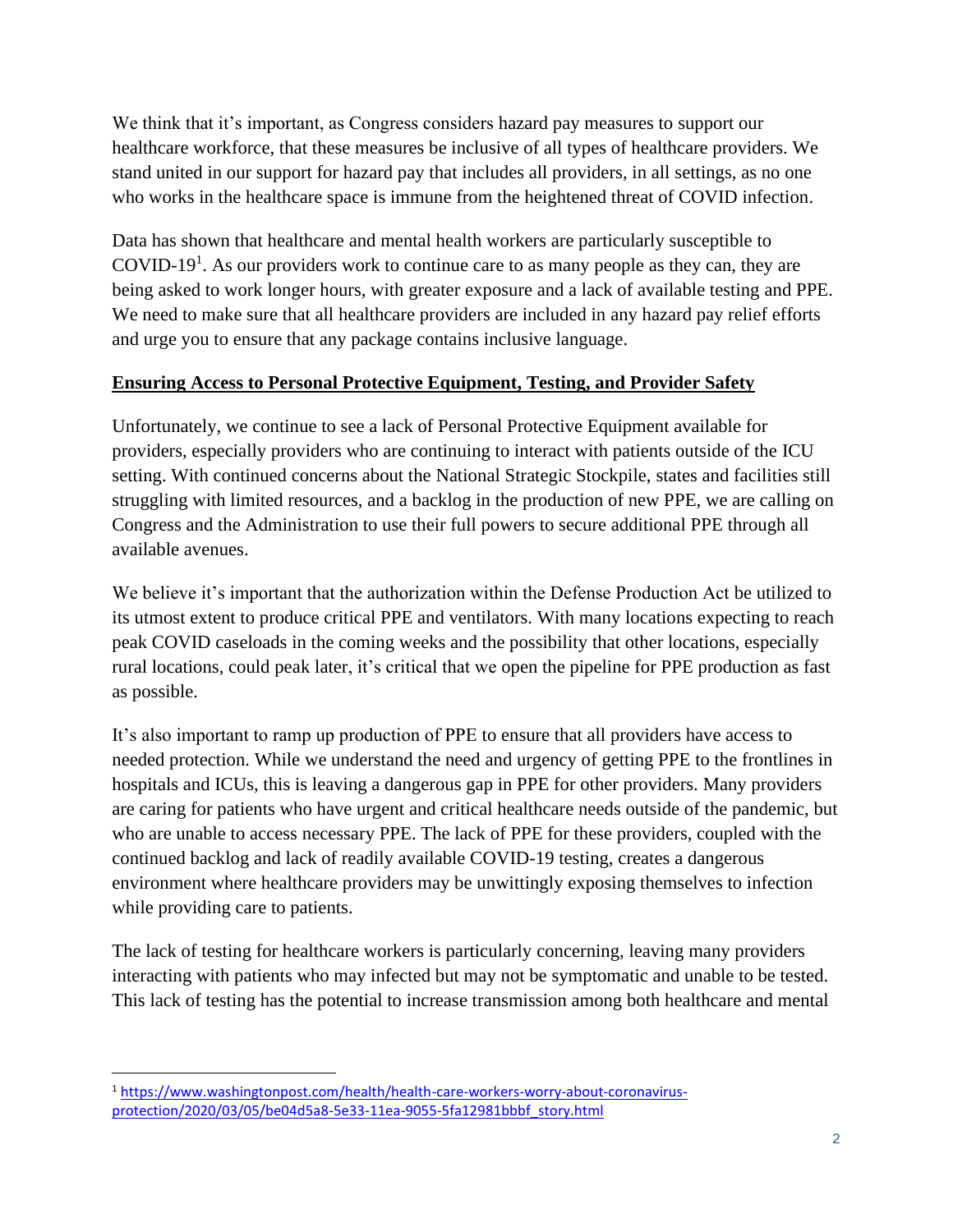health providers and their patients, opening up unnecessary risks to everyone at a time when the healthcare system is already stretched thin.

Additionally, it's important that healthcare providers who feel unsafe in their work environment have the ability to protect their own health. Providers who may be immunocompromised in a way that would normally not affect their job, may be at a highly increased risk due to COVID-19. It's paramount that as we watch so many healthcare providers step up to take on the challenge of COVID-19, that we provide more robust protections for those providers for whom this is an unsafe and potentially life-threatening situation. We call on Congress to enact further protections for these healthcare workers, by requiring the Occupational Safety and Health Administration to create more vigorous protections for healthcare workers, including those for whom going to work may be unsafe, through emergency temporary standards to protect workers from the potential COVID-19 pandemic.

## **Aid for Unemployed and Underemployed Healthcare Providers**

While the CARES Act provided significant relief for small businesses and independent contractors, we are still seeing many healthcare providers and practices fall through the cracks. With the reduction and cancelation of elective procedures, many providers are now unemployed or underemployed. Compounding this issue, we have seen healthcare providers and other small businesses struggling to navigate the Paycheck Protection Program loan process, or be turned away by lenders, leaving them stranded and helpless. We cannot ask our healthcare providers to risk their lives caring for patients in their time of need, only to be abandoned when they're struggling.

We are asking Congress to create a grant program that would specifically help healthcare providers remain whole during these tough times. We know that so many of our nation's healthcare providers who are currently sidelined or facing significant reductions in their work and pay will become urgently needed again, should their communities face a COVID outbreak, or when facilities return to performing elective procedures faced with a major backlog. We hope that Congress will consider grants to healthcare providers and practices similar to what has been proposed by Senators Bennet and Barrasso in S. 3559/H.R. 6365, a bill with broad bipartisan support. We also encourage Congress to increase the cap on salaries that these grants can cover, as the proposed grants are below the level set in the Paycheck Protection Program. We think allowing healthcare providers to receive a certain percentage of their salary at the time of disruption would provide much needed relief.

Lenders are overwhelmed with a number of applications for assistance in these tough economic times. We are encouraged to see Congress considering increasing funds for the loan programs and lifting caps on what these institutions may lend, but there is an urgent need to provide relief specifically for our healthcare workforce now, through a grant program.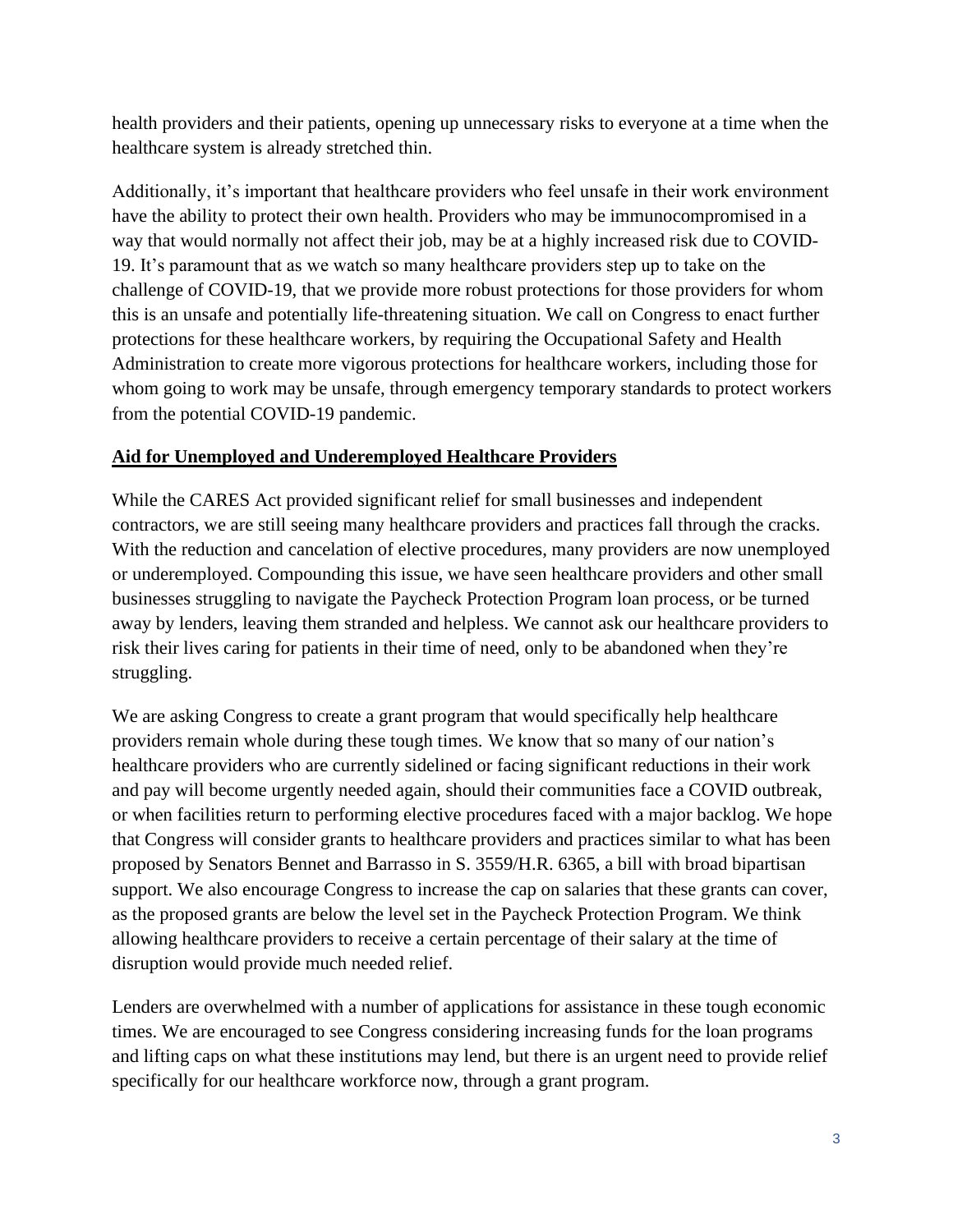## **Support for Rural Facilities**

While the money provided through the CARES Act for hospitals was an important step towards ensuring that hospitals can remain open and solvent, it has created fierce competition among hospitals, with rural and critical access hospitals forced to compete with larger urban hospitals who typically have more resources. With this in mind, we are calling for a direct grant and loan program to help these smaller rural and critical access facilities.

These rural hospitals were already facing critical shortfalls and financial distress even before the current pandemic. A recent study by the Chartis Center of Rural Health showed that 120 rural hospitals have closed in the last decade and the rate of closures continues to increase.<sup>2</sup> The problem is getting worse, with one out of every four rural facilities at risk for closure.<sup>3</sup> Unfortunately, the COVID-19 pandemic will only exacerbate this problem, as rural and critical access facilities face the double hit of being forced to cancel elective procedures which provide revenue, and the potential that COVID-19 cases could start to rise in the coming weeks, just as these facilities are in dire economic straits<sup>4</sup>.

The providers we represent tend to predominate in these facilities, which serve populations that tend to be older and more susceptible to the COVID-19 virus. With their resources already spread thin, a surge of COVID cases could prove disastrous to many of these facilities. We have also witnessed the reallocation of resources from these facilities to help urban facilities that are overwhelmed, such as in New York state, which in turns leaves these facilities even more vulnerable to a potential future spike. We must make sure that these facilities have the resources they need to stay open, to prepare for a surge in COVID-19 cases, and to avoid detrimental layoffs of staff, so that they can continue to serve our most vulnerable populations.

# **Increased Access to Telehealth Services**

Finally, there is a need to continue to increase access to telehealth services. As healthcare and mental health providers work to continue to provide care for our patients in the safest way possible, it's clear that removing barriers to telehealth practice and ensuring that all providers are able to treat patients and be properly reimbursed for those services is crucial.

Many of the providers that we represent offer important healthcare and mental health services that can be delivered by telehealth. Telehealth should be implemented to the full extent and made as flexible as possible. Unnecessary barriers in the delivery of telehealth should be removed and telehealth access should be expanded by establishing coverage of audio-only services. Millions

<sup>2</sup> [https://www.ivantageindex.com/wp-content/uploads/2020/02/CCRH\\_Vulnerability-Research\\_FiNAL-](https://www.ivantageindex.com/wp-content/uploads/2020/02/CCRH_Vulnerability-Research_FiNAL-02.14.20.pdf)[02.14.20.pdf](https://www.ivantageindex.com/wp-content/uploads/2020/02/CCRH_Vulnerability-Research_FiNAL-02.14.20.pdf)

<sup>3</sup> [https://www.forbes.com/sites/claryestes/2020/02/24/1-4-rural-hospitals-are-at-risk-of-closure-and-the](https://www.forbes.com/sites/claryestes/2020/02/24/1-4-rural-hospitals-are-at-risk-of-closure-and-the-problem-is-getting-worse/#4abd2b3d1bc0)[problem-is-getting-worse/#4abd2b3d1bc0](https://www.forbes.com/sites/claryestes/2020/02/24/1-4-rural-hospitals-are-at-risk-of-closure-and-the-problem-is-getting-worse/#4abd2b3d1bc0)

<sup>4</sup> <https://thehill.com/homenews/state-watch/491032-rural-america-braces-for-coronavirus>